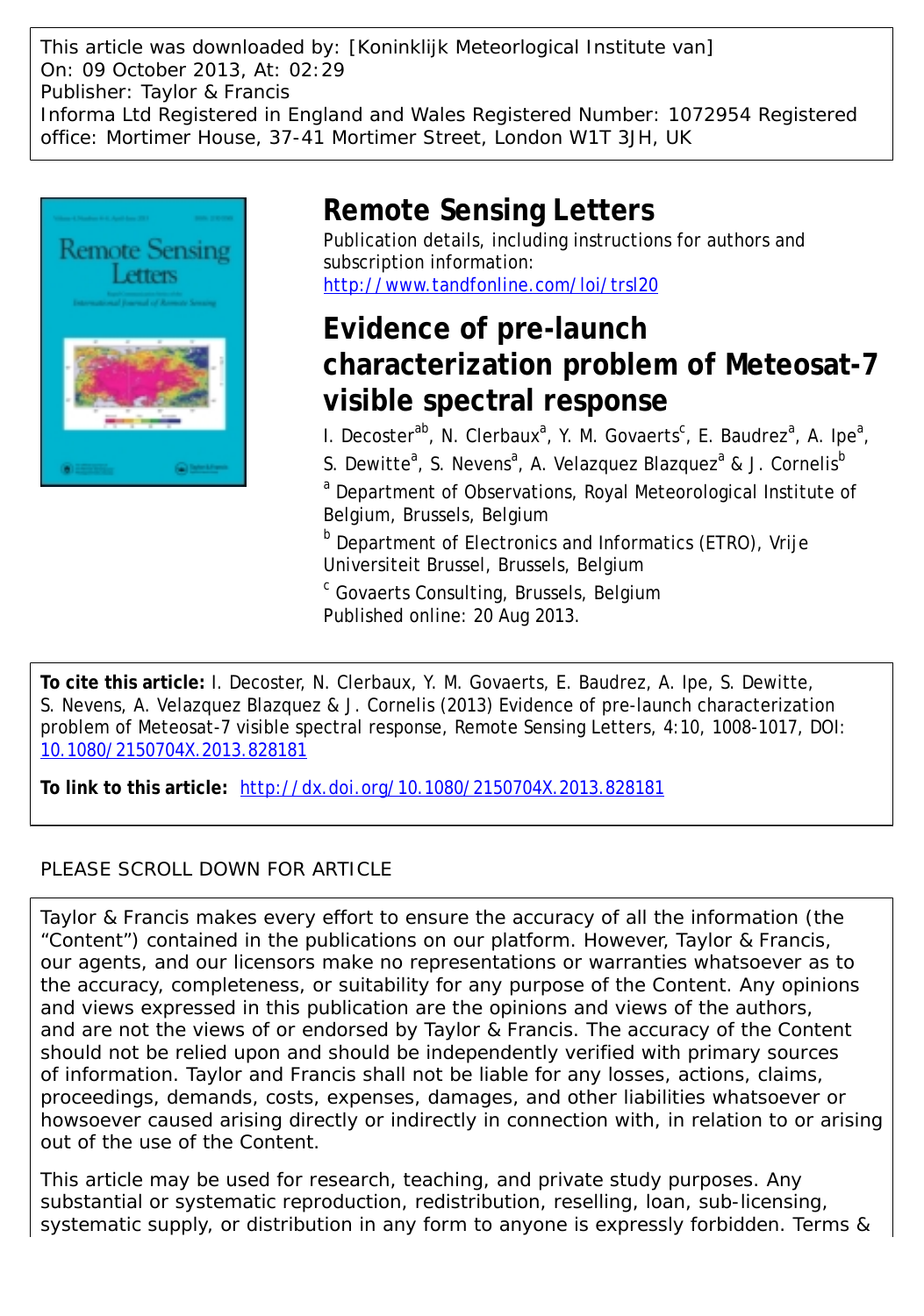Conditions of access and use can be found at [http://www.tandfonline.com/page/terms](http://www.tandfonline.com/page/terms-and-conditions)[and-conditions](http://www.tandfonline.com/page/terms-and-conditions)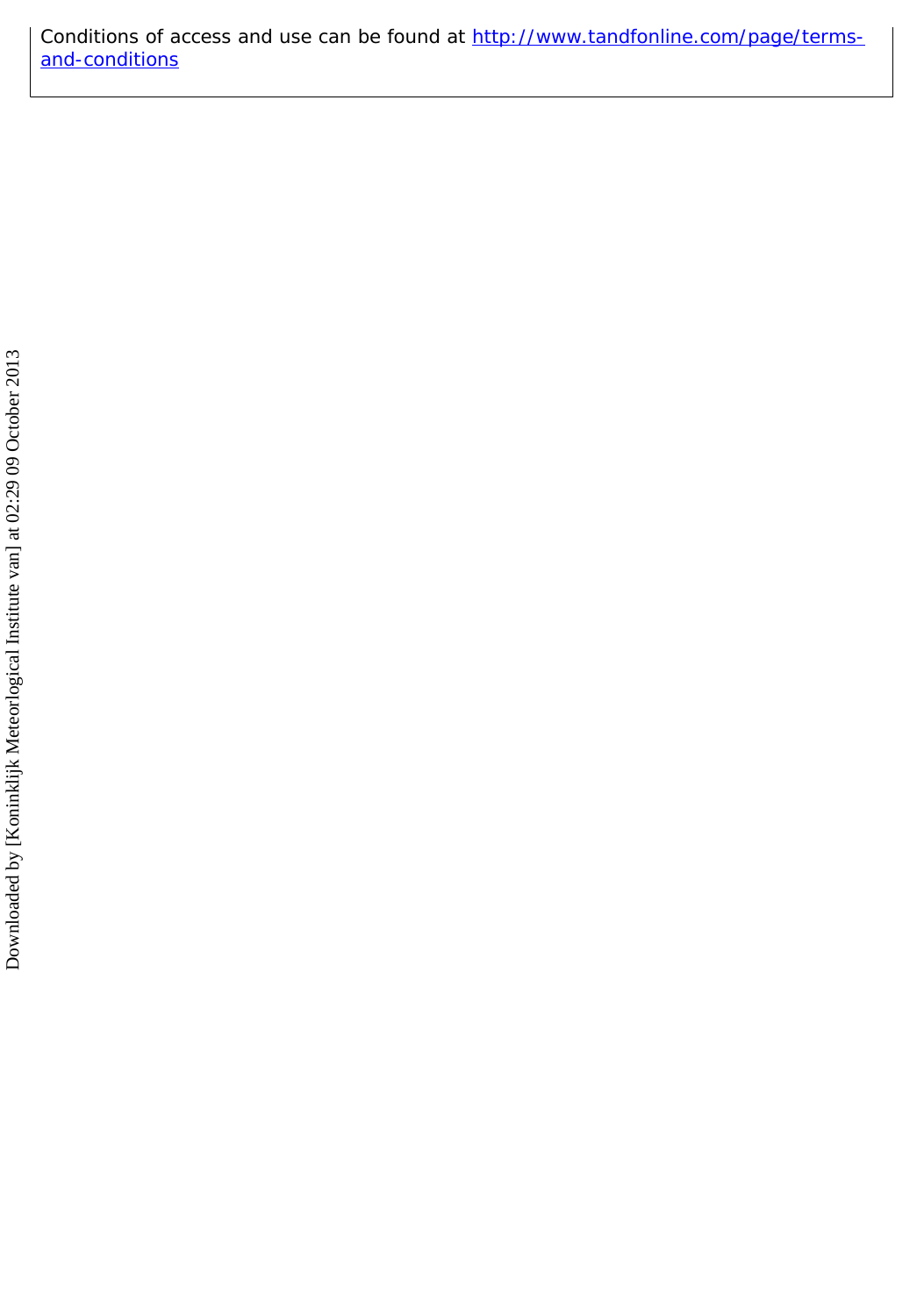## **Evidence of pre-launch characterization problem of Meteosat-7 visible spectral response**

Taylor & Francis Taylor & Francis Group

I. DECOSTER∗†‡, N. CLERBAUX†, Y. M. GOVAERTS§, E. BAUDREZ†, A. IPE†, S. DEWITTE†, S. NEVENS†, A. VELAZQUEZ BLAZQUEZ† and J. CORNELIS‡

†Department of Observations, Royal Meteorological Institute of Belgium, Brussels, Belgium ‡Department of Electronics and Informatics (ETRO), Vrije Universiteit Brussel, Brussels, Belgium §Govaerts Consulting, Brussels, Belgium

(*Received 30 May 2013; accepted 19 July 2013*)

Since the early 1980s, the geostationary Meteosat instruments have been observing the earth at a high temporal and spatial resolution. The data record contains more than 30 years of observations and has become very useful for climate monitoring. With a compilation of 10 satellites, it is crucial to reach the highest possible consistency between the instruments. However, the quality of the level 1 data records is still far from what is needed to generate homogeneous climate data records, due to both temporal ageing as well as discontinuities between successive instruments. In this letter, a method is proposed to assess the pre-launch Meteosat-7 visible spectral response curve and a model of its ageing. The results not only validate the ageing model, but also provide evidence that the official pre-launch spectral response curve of Meteosat-7 poorly represents the sensitivity of the instrument in the blue part of the visible spectrum. Until the Meteosat-7 visible spectral response curve has been reassessed, it is suggested to replace the Meteosat-7 curve with the curve of the high resolution visible channel of Meteosat-8. Quantitatively, the error introduced when unfiltering the data (i.e. conversion from filtered to unfiltered radiance), due to the uncertainty on the Meteosat-7 spectral response, is estimated at 4.5% using the Meteosat-7 spectral response curve, but could be reduced to 2.1% by following the recommendations in this letter.

## **1. Introduction**

The past decades have witnessed an increasing interest in long and consistent data records of different kinds of variables in support of climatological studies. Observations from space instruments are playing an important role in this field. The Meteosat satellites are a series of geostationary weather satellites, currently operated by the European Organisation of Meteorological Satellites (EUMETSAT), providing observations in the visible, water vapour, and infrared bands. The time length of observations exceeds the typical duration of 30 years needed to investigate climatological trends and variabilities (Duvel and Kandel [1985,](#page-10-0) Desbois *et al.* [1988,](#page-10-1) Ba and

<sup>\*</sup>Corresponding author. Email: [ilse.decoster@meteo.be](mailto:ilse.decoster@meteo.be)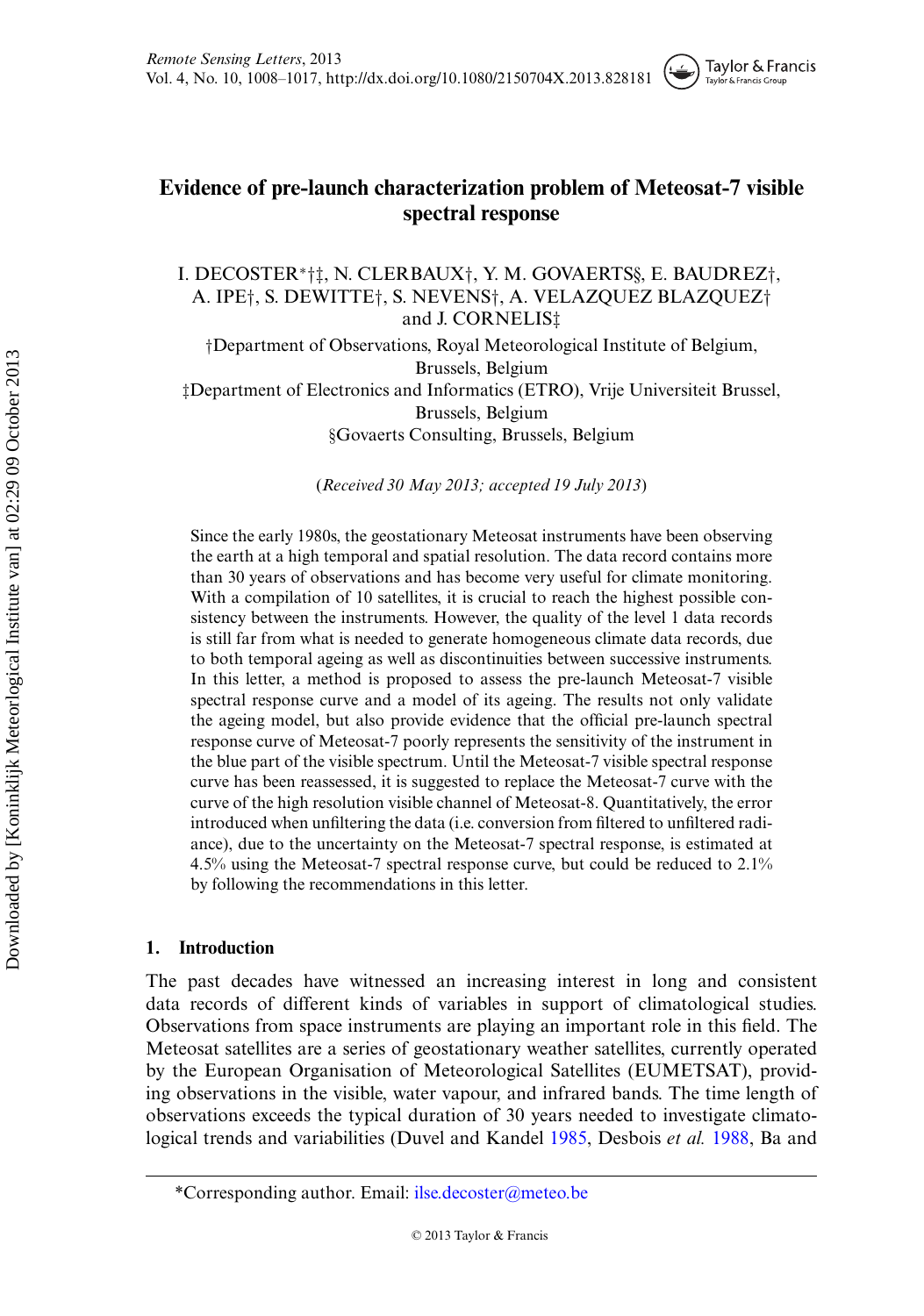Nicholson [1998,](#page-10-2) Govaerts and Lattanzio [2008\)](#page-11-0). Therefore, the Meteosat data also play an important role within the EUMETSAT Climate Monitoring Satellite Application Facility (CM SAF, Schulz *et al.* [\(2009\)](#page-11-1)), as demonstrated in Roebeling *et al.* [\(2006\)](#page-11-2), Müller *et al.* [\(2006\)](#page-11-3), Dürr *et al.* [\(2010\)](#page-10-3), Posselt *et al.* [\(2012\)](#page-11-4).

In addition to a sufficiently long data record, consistency over the full time period is mandatory. However, several problems (e.g. ageing effects, lack of pre-launch characterization, ...) prevent the use of the Meteosat first generation time series, starting in 1981 with Meteosat-2, for climate monitoring purposes. The visible channel, one of the three channels of the Meteosat Visible and Infrared Imager (MVIRI) on board of these satellites, for example, has proven to be sensitive to ageing, resulting in a decrease of signal in time. In view of its use for climate studies and as input for reanalysis, EUMETSAT recalibrated the full data set (Govaerts *et al.* [2001,](#page-10-4) 2004), assuming the decrease in signal to be grey (i.e. uniform over the full wavelength spectrum). However, the ageing appears to be scene-type-dependent, indicating that it is strongest in the blue part of the visible spectrum (Govaerts *et al.* [2004\)](#page-11-5). Recently, Decoster *et al.* [\(2013\)](#page-10-5) proposed a mathematical model describing how the spectral response curve  $\phi(\lambda, t)$ looks like at a certain time *t* and wavelength λ compared to its pre-launch counterpart  $\phi(\lambda, 0)$ 

$$
\phi(\lambda, t) = \phi(\lambda, 0) \left( e^{-\alpha t} + \beta \left( 1 - e^{-\alpha t} \right) \right) \left( 1 + \gamma t \left( \lambda - \lambda_0 \right) \right) \tag{1}
$$

where  $\lambda_0$  is the central wavelength of  $\phi(\lambda, 0)$ . The model parameter  $\alpha$  represents the grey ageing,  $\beta$  represents the asymptotic sensitivity, and  $\gamma$  represents the spectral ageing. For Meteosat-7, it was possible to model the spectral decrease in signal using the values  $\alpha = 33.2 \times 10^{-5} \text{day}^{-1}$ ,  $\beta = 0.752$ , and  $\gamma = 11.8 \times 10^{-5} \mu \text{m}^{-1} \text{day}^{-1}$ . [Figure 1\(](#page-3-0)a) shows both the pre-launch spectral response curve of the Meteosat-7 visible channel and how the curve is modelled after 8 years according to Equation (1).

<span id="page-3-0"></span>

Figure 1. (*a*) Spectral response curves of the visible channel of: Meteosat-8 HRV, Meteosat-7 at launch and Meteosat-7 after 8 years in orbit according to the spectral ageing model of equation (1). (*b*) The position of the 219 clear-sky targets in the 1200 UTC HRV field of view.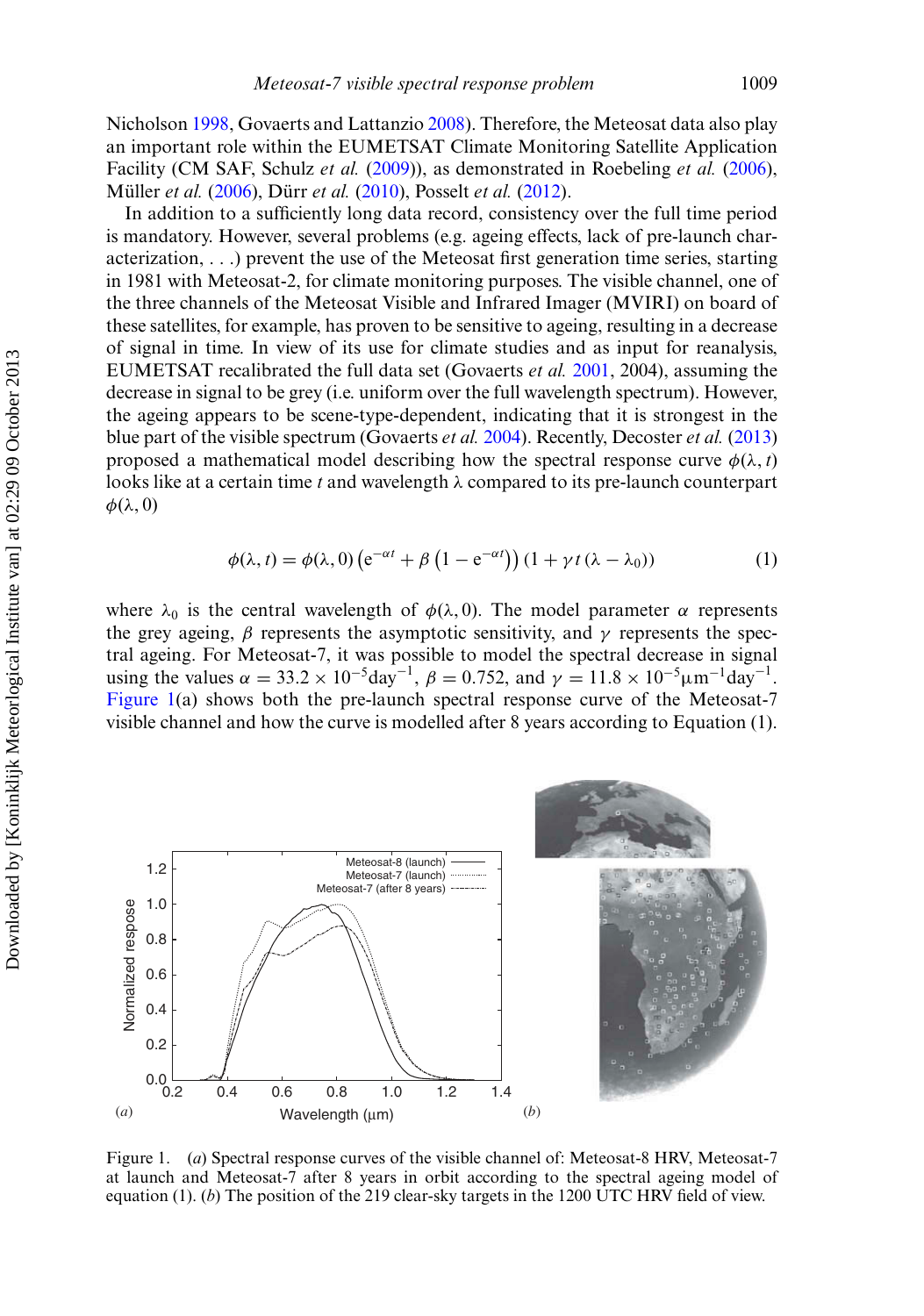Govaerts [\(1999\)](#page-10-6) already pointed out that the original pre-launch characterization of the Meteosat-5 and -6 visible bands provides inconsistent calibration results according to the spectral behaviour of the observed targets. Since the Meteosat-5 to -7 radiometers were produced in the same batch, he suggested to use the Meteosat-7 spectral response curve for the characterization of the visible band of any radiometers of this batch.

From 2004 onwards, with the launch of Meteosat-8, a new design has been used for the Meteosat second generation satellites (Schmetz *et al.* [2002\)](#page-11-6), with the 12 channel Spinning Enhanced Visible and Infrared Imager (SEVIRI) as the follow-up of MVIRI. Requirements were put on the instrument stability, where the long-term drift of the visible channels should not exceed 2% of the maximum dynamic range (Govaerts and Clerici [2003\)](#page-11-7). The successor of the visible channel of Meteosat-7 is called the high resolution visible (HRV) channel, which also makes use of silicon detectors and has a similar bandpass filter as the Meteosat-7 visible channel (see the spectral response curve in [figure 1\(](#page-3-0)*a*)). In this letter, simultaneous Meteosat-7 visible and Meteosat-8 HRV observations are used for a post-launch assessment of the Meteosat-7 spectral response  $\phi(\lambda, 0)$ . It is based on the analysis of time series acquired over spectrally different earth targets, and reveals clear pre-launch characterization problems.

#### **2. Data and methodology**

In this work, 1200 UTC observations from Meteosat-7 and Meteosat-8 are compared during the period from February 2004 to July 2006 when both instruments were operational: Meteosat-7 was positioned at 0◦ longitude whereas Meteosat-8 was positioned at –3.4◦ longitude. The Meteosat-8 HRV observations are used as a reference to validate the Meteosat-7 visible spectral response curve, since the Meteosat-8 HRV curve is the follow-up of the Meteosat-7 visible one and Meteosat-8 has been better characterized. The limited ageing of Meteosat-8 is expected to still be linear as the overlap period is close to its launch date, and is accounted for as explained hereafter.

Similarly to Decoster *et al.* [\(2013\)](#page-10-5), six time series are created for scene types with different spectral characteristics. The first one corresponds to deep convective clouds (DCC), selected from the inter-tropical convergence zone. Their nearly Lambertian reflectances and predictable albedos (Vermote and Kaufman [1995,](#page-11-8) Doelling *et al.* [2004\)](#page-10-7) make them easy to detect. The five others represent clear-sky observations over ocean, dark vegetation, bright vegetation (i.e. sparse vegetation, where the bright underlying soil is visible), dark desert, and bright desert scenes (see Loeb *et al.* [2003\)](#page-11-9). For these six scene types, [figure 2\(](#page-5-0)*a*) shows typical simulated average top-ofatmosphere spectral response curves. The clear-sky measurements are obtained by a cloud screening on the original images, following Ipe *et al.* [\(2003\)](#page-11-10). 219 clear-sky sites, shown in [figure 1\(](#page-3-0)*b*), are defined based on their temporal stability (see Decoster *et al.* [2013\)](#page-10-5), and are grouped to create the five clear-sky time series.

The Meteosat level 1.5 images used here are converted from digital counts to radiances using the fixed calibration and offset coefficients at launch, $<sup>1</sup>$  and are rescaled</sup> to 5 km resolution by averaging them out spatially. To compare the Meteosat-7 and -8 observations, two corrections are needed. Since the two instruments have different spectral response curves, the first correction consists of converting the original filtered radiances into unfiltered broadband radiances which are independent of the instrument's spectral response curve. This conversion is performed using theoretical regressions obtained from the radiative transfer model libRadtran (Mayer and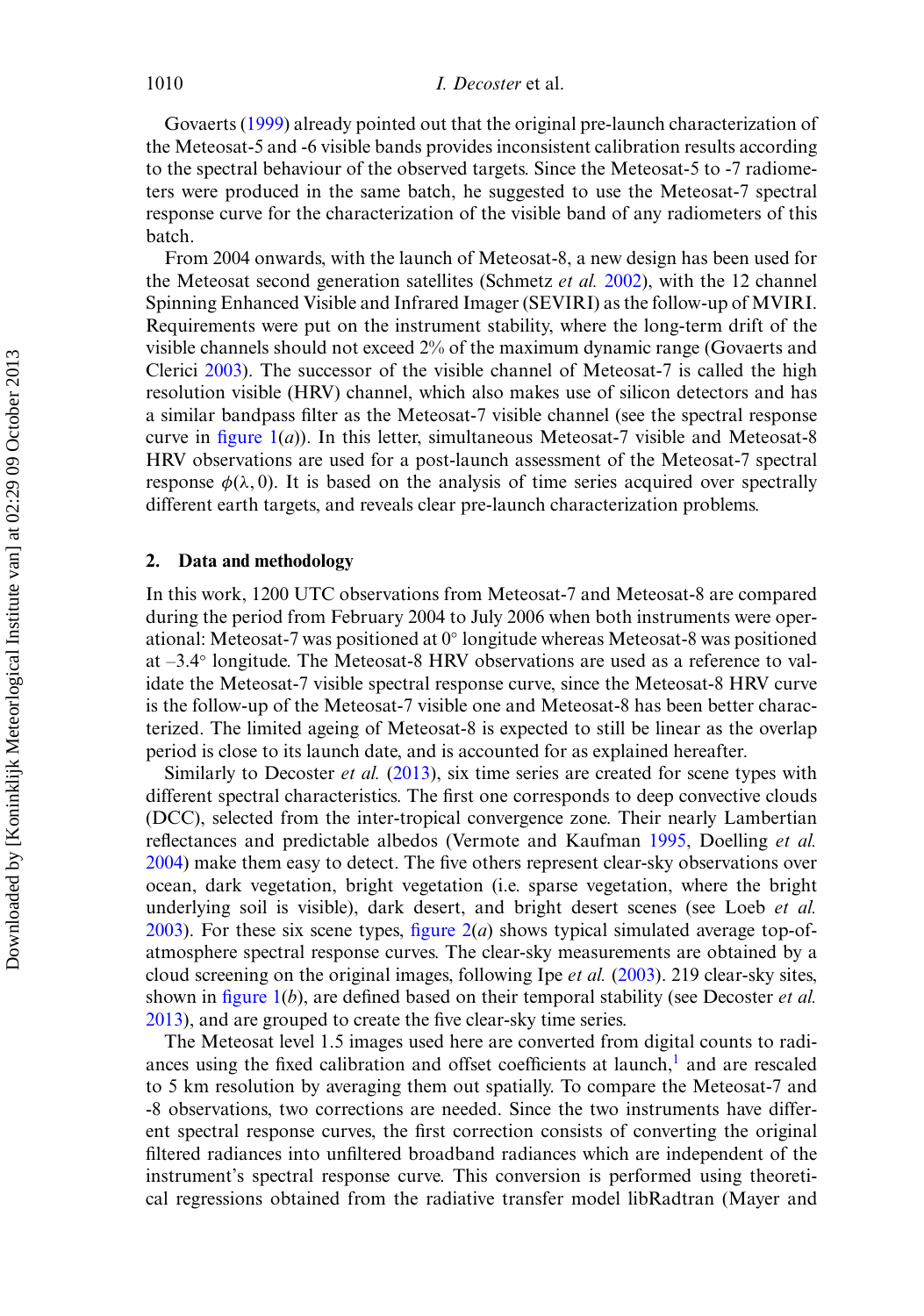<span id="page-5-0"></span>

Figure 2. (*a*) Simulated average top-of-atmosphere spectral response curves of the six different scene types used. (*b*) The Meteosat-8 time series expressed in reflectance ratio (*r*). The horizontal lines show the level of the intercepts  $\tilde{r}$ .

Kylling [2005\)](#page-11-11), as explained in Decoster *et al.* [\(2013\)](#page-10-5). The second correction is done to account for small differences in acquisition time and observation geometry between Meteosat-7 and -8. For this, the unfiltered radiances are converted into reflectances, and finally divided by models of broadband bidirectional reflectances provided by Loeb *et al.* [\(2003\)](#page-11-9) (see equation (7) in Decoster *et al.* [\(2013\)](#page-10-5)). The obtained reflectance ratios *r* depart from 1 as the Loeb *et al.* [\(2003\)](#page-11-9) models are averages over the global tropical domain and not just the Meteosat field of view.

Figure  $2(b)$  shows the six reflectance ratio time series  $r(t)$  for Meteosat-8. A limited ageing effect is visible, which is assumed to be linear over the first few years of operation. The ageing is corrected by making a linear fit through the time series and using the six intercept values at the beginning of operation (February 2004) as reference for Meteosat-7. The possibility of spectral ageing effects is taken into account by allowing different slopes for each scene type. The values of the intercepts  $(\tilde{r})$  are shown in figure  $2(b)$  by the horizontal lines. The standard error  $s(\tilde{r})$  on each intercept is calculated following Kutner *et al.* [\(2005\)](#page-11-12):

$$
s(\tilde{r}) = \sqrt{\frac{\sum\limits_{i=1}^{m} (r_i - \tilde{r} - bt_i)^2}{m - 2} \left( \frac{1}{m} + \frac{\langle t \rangle^2}{\sum\limits_{i=1}^{m} (t_i - \langle t \rangle)^2} \right)}
$$
(2)

where *b* is the slope of the linear fit through the time series,  $r_i$  is the reflectance ratio at time  $t_i$ , *m* is the number of data points, and  $\langle t \rangle$  is the mean of  $t_i$ .

In the same way, the intercepts  $\tilde{r}$  of the linear fits through the time series are computed for each time series of Meteosat-7, using the same sites as for Meteosat-8. The relative intercept difference  $\Delta \tilde{r}/\tilde{r}$  between Meteosat-7 and Meteosat-8, where the latter is used as the reference, and its standard error are calculated as

$$
\frac{\Delta \tilde{r}}{\tilde{r}} \pm s \left( \frac{\Delta \tilde{r}}{\tilde{r}} \right) = \frac{\tilde{r}_7 - \tilde{r}_8}{\tilde{r}_8} \pm \frac{\tilde{r}_7 - \tilde{r}_8}{\tilde{r}_8} \sqrt{\left( \frac{s(\tilde{r}_7)}{\tilde{r}_7} \right)^2 + \left( \frac{s(\tilde{r}_8)}{\tilde{r}_8} \right)^2} \tag{3}
$$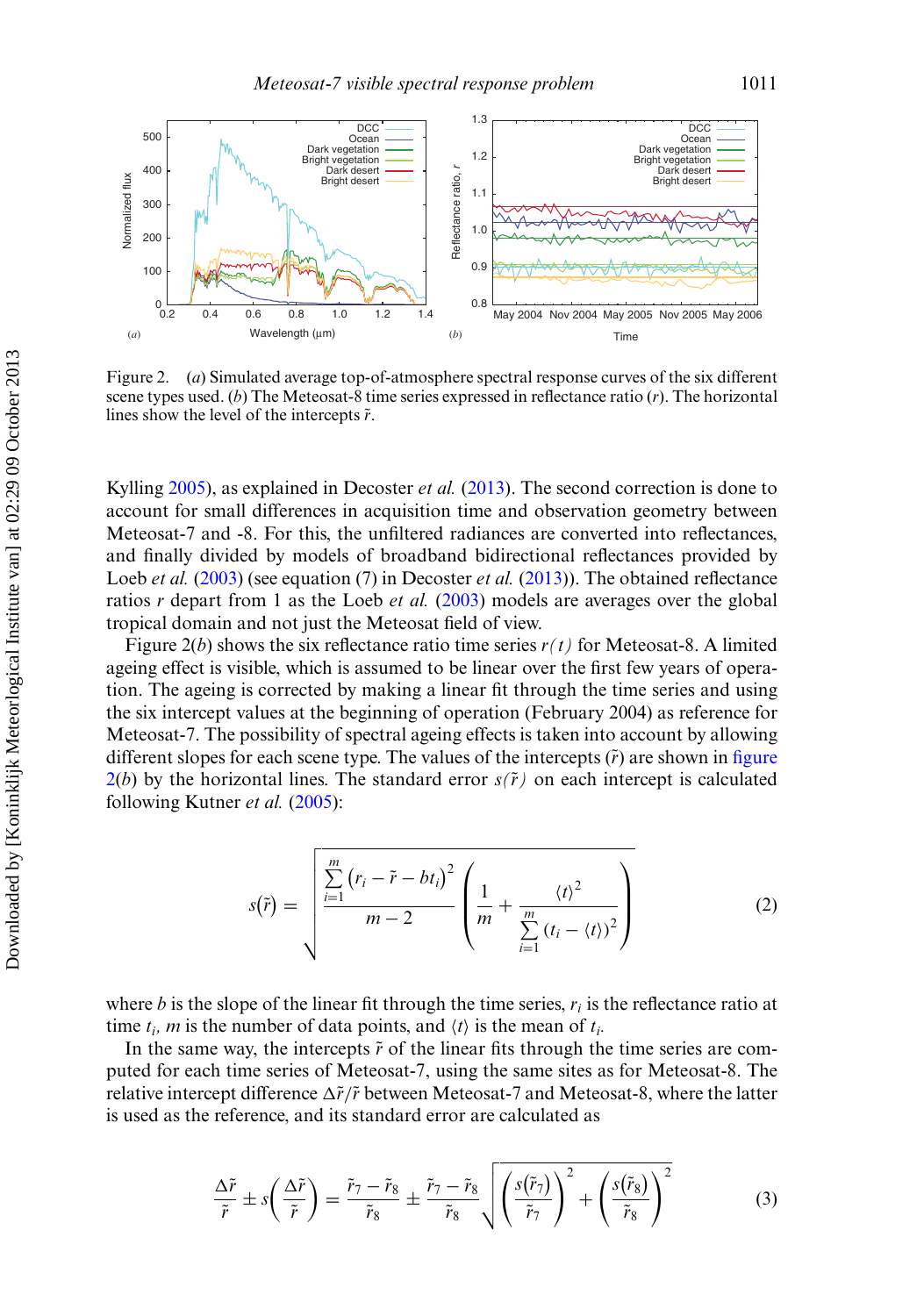for each time series, where  $\tilde{r}_7$  and  $\tilde{r}_8$  are the intercepts for Meteosat-7 and Meteosat-8, and  $s(\tilde{r}_7)$  and  $s(\tilde{r}_8)$  are their standard errors, calculated using equation (2).

#### **3. Results**

### **3.1** *Relative intercept differences*

In [figure 3\(](#page-6-0)*a*), the Meteosat-7 reflectance ratio time series are shown together with the horizontal lines indicating the reference intercept values from Meteosat-8. The six time series have been corrected for ageing using the spectral ageing model from equation (1). The  $\Delta \tilde{r}/\tilde{r}$  values are given in the first column of [table 1](#page-7-0) for all six scene types, together with the mean bias  $1/n \sum_{i=1}^{n} \Delta \tilde{r}_i / \tilde{r}_i$ , mean absolute bias  $1/n \sum_{i=1}^n |\Delta \tilde{r}_i/\tilde{r}_i|$ , and root mean square (RMS) of the intercept differences  $\sqrt{1/n \sum_{i=1}^{n} (\Delta \tilde{r}_i/\tilde{r}_i - \text{mean bias})^2}$ , with *n* the number of time series. To validate the use of the spectral ageing model of Decoster *et al.* [\(2013\)](#page-10-5), the data are in a second step corrected for ageing using the grey model of Govaerts *et al.* [\(2004\)](#page-11-5) instead. The results are shown in [figure 3\(](#page-6-0)*b*) and in the second column of [table 1.](#page-7-0)

As there is doubt about the different features in the blue part of the pre-launch characterization of the Meteosat-7 spectral response curve, and the curve of Meteosat-8 has a much smoother shape, the Meteosat-7 spectral response curve is now replaced

<span id="page-6-0"></span>

Figure 3. The Meteosat-7 time series expressed in reflectance ratio. The horizontal lines show the value of the intercept of the Meteosat-8 time series, used as reference. (*a*) Meteosat-7 spectral response curve with spectral ageing. (*b*) Meteosat-7 spectral response curve with grey ageing. (*c*) Meteosat-8 spectral response curve with spectral ageing. (*d*) Meteosat-8 spectral response curve with grey ageing.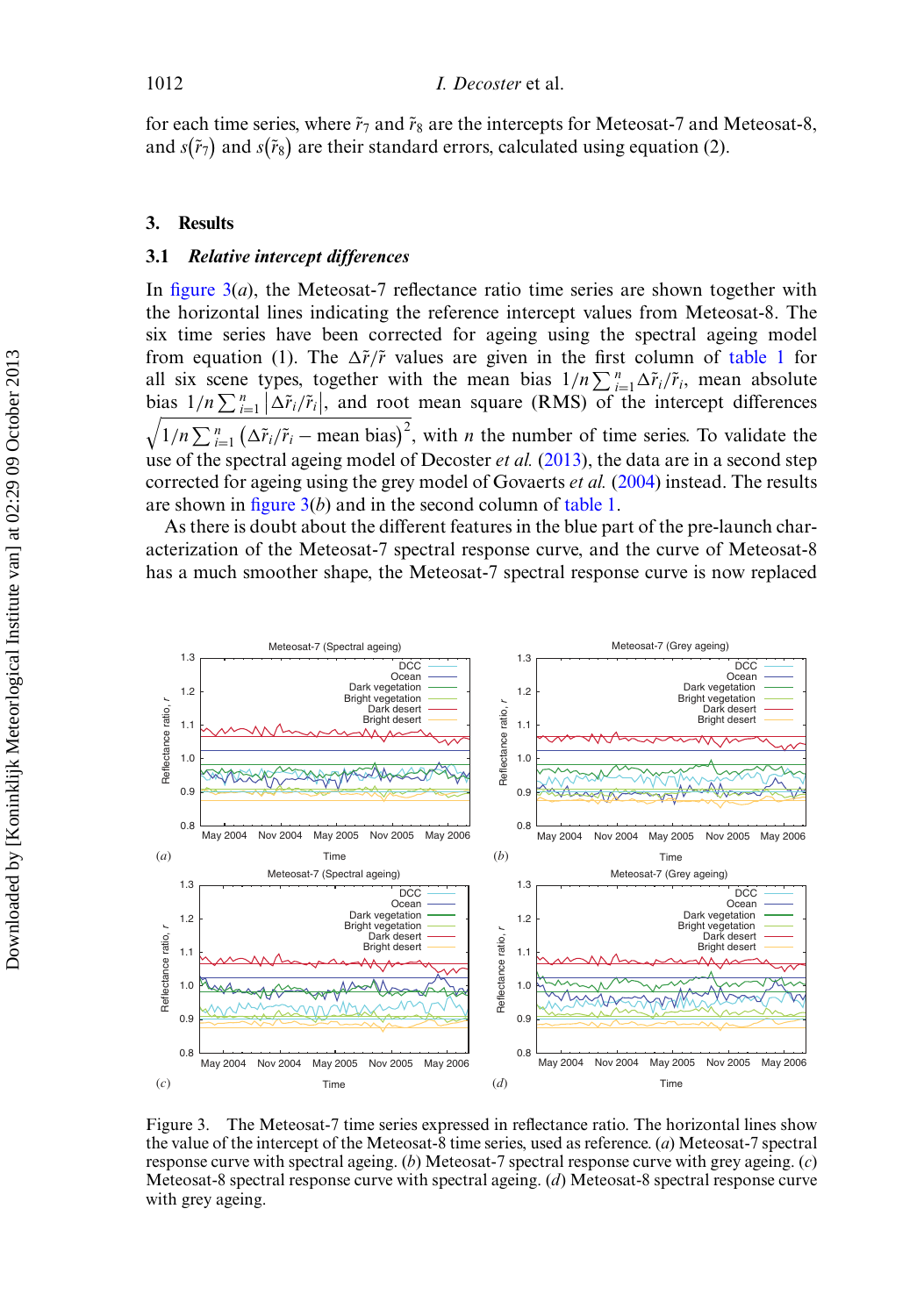<span id="page-7-0"></span>

|                       | Relative intercept difference $\Delta \tilde{r}/\tilde{r}$ (%) |                |                                 |                | Relative error contribution $(\%)$ |                                                   |                  |
|-----------------------|----------------------------------------------------------------|----------------|---------------------------------|----------------|------------------------------------|---------------------------------------------------|------------------|
|                       | Meteosat-7<br>spectral response                                |                | Meteosat-8<br>spectral response |                |                                    |                                                   |                  |
|                       | Spectral<br>ageing                                             | Grey<br>ageing | Spectral<br>ageing              | Grey<br>ageing | Unfiltering<br>$\epsilon_{\rm u}$  | Meteosat-8<br>spectral<br>response $\epsilon_{s}$ | Total $\epsilon$ |
| <b>DCC</b>            | 5.29                                                           | 3.57           | 3.14                            | 4.16           | 0.17                               | 0.35                                              | 0.64             |
| Ocean                 | $-8.67$                                                        | $-12.7$        | $-3.69$                         | $-5.71$        | 0.87                               | 0.94                                              | 1.38             |
| Dark vegetation       | $-2.09$                                                        | $-2.02$        | 1.01                            | 2.62           | 0.75                               | 0.45                                              | 1.01             |
| Bright vegetation     | $-0.43$                                                        | $-1.46$        | 0.61                            | 1.24           | 1.27                               | 0.24                                              | 1.38             |
| Dark desert           | 2.04                                                           | $-0.15$        | 1.41                            | 1.23           | 0.74                               | 0.20                                              | 0.91             |
| Bright desert         | 2.80                                                           | 0.01           | 1.70                            | 1.11           | 0.53                               | 0.27                                              | 0.78             |
| Mean bias             | $-0.18$                                                        | $-2.14$        | 0.65                            | 0.73           | 0.72                               | 0.41                                              | 1.02             |
| Mean absolute<br>bias | 3.55                                                           | 3.34           | 1.88                            | 2.63           |                                    |                                                   |                  |
| RMS difference        | 4.46                                                           | 5.05           | 2.10                            | 3.09           |                                    |                                                   |                  |

Table 1. The relative differences between the Meteosat-8 and Meteosat-7 intercepts (columns one through four). Fifth column: relative error contribution to  $\Delta \tilde{r}/\tilde{r}$  from the conversion from filtered to unfiltered radiance. Sixth column: relative error contribution from the uncertainty on the Meteosat-8 HRV spectral response curve. Seventh column: total relative error contribution.

by the one of Meteosat-8 to see how this changes the results. As the Meteosat-8 spectral response curve is narrower than the one of Meteosat-7, the calibration coefficient is multiplied by the ratio of the band integrated solar irradiation for both filters (0.85). This means that the ratio is taken of the convolution product of the solar spectrum and the HRV spectral response and of the convolution product of the solar spectrum and the Meteosat-7 visible spectral response. The resulting time series are shown in figures  $3(c)$  and  $3(d)$ , where the Meteosat-7 data has been corrected for ageing using the spectral ageing and the grey ageing models, respectively. The intercept differences are given in the third and fourth column of [table 1.](#page-7-0)

### **3.2** *Error calculation*

The four major sources contributing to the error on  $\Delta \tilde{r}/\tilde{r}$  are: (i) an uncertainty  $\epsilon_{\rm u}$ introduced by the conversion from filtered radiances into unfiltered radiances, (ii) the standard error on the intercept values,  $\epsilon_r$ , (iii) the uncertainty on the Meteosat-8 HRV spectral response curve,  $\epsilon_s$ , and finally, (iv) the error  $\epsilon_a$  due to the ageing model on Meteosat-7.

First of all, the relative error  $\epsilon_{\rm u}$ , introduced by the conversion from filtered to unfiltered radiances, is calculated. Although the conversion itself introduces errors of about 3–4%, these errors are highly correlated and only about 0.7% of standard error remains in the difference in reflectance ratio  $\Delta \tilde{r}/\tilde{r}$ . The exact values are given in the fifth column of [table 1](#page-7-0) for each of the different scene types. Next, the standard errors on the intercepts are computed using equation (2), and converted into the relative standard error  $\epsilon_r$  on the intercept difference in equation (3). The error is small, with a maximum value over all the scene types of 0.04%. It is this value that is taken into the error budget. An extra error  $\epsilon_s$  is introduced by the Meteosat-8 HRV spectral response characterization. Using the uncertainty on the HRV response curve provided by Govaerts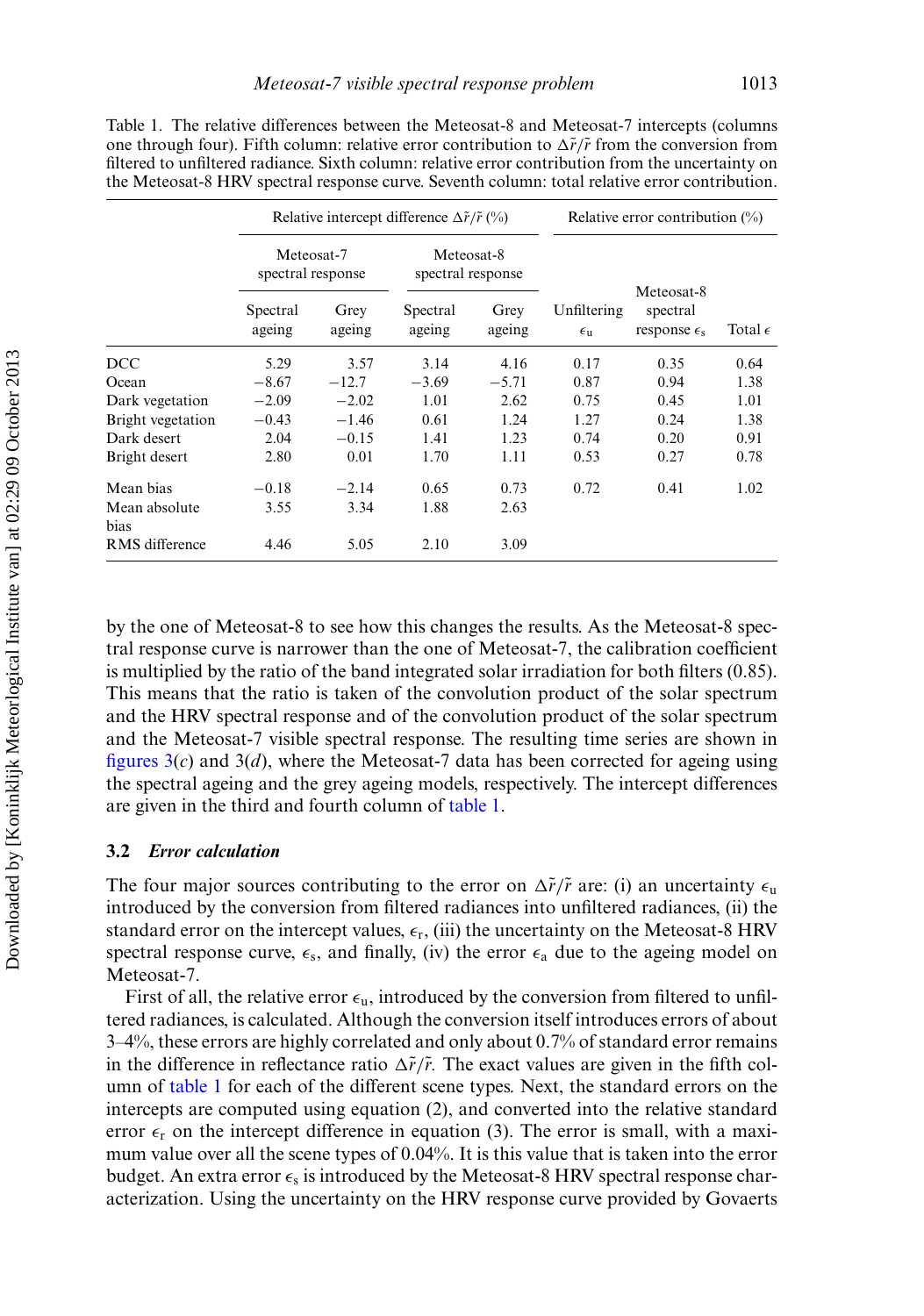|                                       | Relative intercept difference $\Delta \tilde{r}/\tilde{r}$ (%) |         |                              |             |  |  |
|---------------------------------------|----------------------------------------------------------------|---------|------------------------------|-------------|--|--|
|                                       | Meteosat-7<br>spectral response                                |         | Meteosat-8 spectral response |             |  |  |
|                                       | Spectral ageing Grey ageing                                    |         | Spectral ageing              | Grey ageing |  |  |
| DCC                                   | 5.29                                                           | 3.57    | 3.14                         | 4.16        |  |  |
| Ocean                                 | $-8.67$                                                        | $-12.7$ | $-3.69$                      | $-5.71$     |  |  |
| Evergreen broadleaf forest            | $-1.03$                                                        | $-0.83$ | 1.95                         | 3.67        |  |  |
| Closed shrublands                     | $-1.89$                                                        | $-3.16$ | 0.37                         | 0.80        |  |  |
| Open shrublands                       | 1.00                                                           | $-0.84$ | 1.05                         | 1.14        |  |  |
| Woody savannas                        | $-1.29$                                                        | $-1.58$ | 1.22                         | 2.51        |  |  |
| Savannas                              | $-0.34$                                                        | $-1.24$ | 0.93                         | 1.69        |  |  |
| Grasslands                            | 0.76                                                           | $-0.86$ | 0.83                         | 1.06        |  |  |
| Croplands                             | 0.83                                                           | $-0.45$ | 1.43                         | 1.88        |  |  |
| Cropland/natural vegetation<br>mosaic | $-0.51$                                                        | $-1.18$ | 1.07                         | 2.04        |  |  |
| Barren or sparsely vegetated          | 2.51                                                           | $-0.04$ | 1.44                         | 1.04        |  |  |
| Mean bias                             | $-0.30$                                                        | $-1.76$ | 0.89                         | 1.30        |  |  |
| Mean absolute bias                    | 2.19                                                           | 2.41    | 1.56                         | 2.34        |  |  |
| RMS difference                        | 3.27                                                           | 3.79    | 1.60                         | 2.45        |  |  |

<span id="page-8-0"></span>Table 2. Relative differences between the Meteosat-8 and Meteosat-7 intercepts for IGBP surface classification.

*et al.* [\(2001\)](#page-10-4), the effect on  $\Delta \tilde{r}/\tilde{r}$  is about 0.4%. The  $\epsilon_s$  values are given in the sixth column in [table 1.](#page-7-0) Finally, in Decoster *et al.* [\(2013\)](#page-10-5), the residual drift of the Meteosat-7 time series after ageing correction is evaluated as better than 0.075% year<sup>-1</sup> and so the maximum error  $\epsilon_a$  due to the ageing model is less than 0.5% after 6 years.

The four error sources are combined using the root square  $\left(\epsilon = \sqrt{\epsilon_u^2 + \epsilon_r^2 + \epsilon_s^2 + \epsilon_a^2}\right)$ , and are shown in column seven of [table 1.](#page-7-0) The combined error, approximately 1%, represents the total error on the methodology used in this letter. This error magnitude must be taken into account when discussing the results in the next section.

#### **3.3** *Sensitivity to scene type definition*

As an additional verification, the target location is changed and new time series have been constructed for nine land surface types from the International Geosphere/Biosphere Programme (IGBP) (Eidenshink and Faundeen, [1994,](#page-10-9) Loveland and Belward [1997\)](#page-11-13). The results are provided in [table 2.](#page-8-0) Note that the cloud and clear ocean time series make use of the same sites as before.

#### **4. Discussion**

From the first column of [table 1,](#page-7-0) it can be seen that, using the spectral ageing model, the discrepancies between Meteosat-7 and -8 lie between 5.3% (for DCC) and −8.7% (for clear ocean). For land surface, the difference in reflectance ratio remains lower than 3%. While the mean bias is almost equal to zero, the mean absolute bias is equal to 3.5% and the RMS is equal to 4.5%. As this RMS is significantly higher than the 1%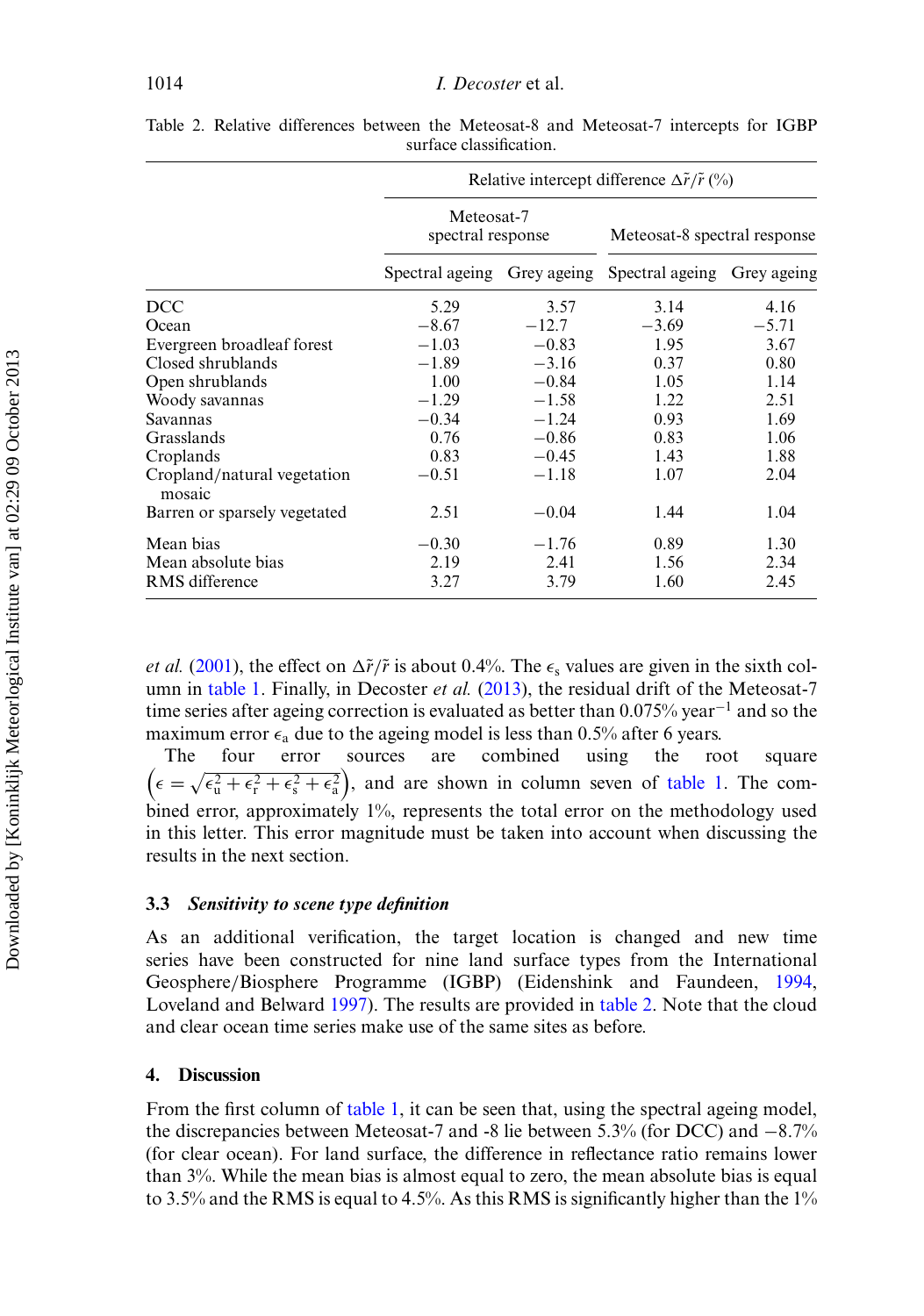error budget, the observed difference between the Meteosat-7 and -8 time series must be attributed to the pre-launch Meteosat-7 spectral response characterization  $\phi(\lambda, 0)$ .

Comparing the bias and RMS values from the first and second columns shows that the use of the spectral ageing model leads to a better agreement between Meteosat-7 and Meteosat-8. The higher values using the grey ageing model are explained both by the fact that a linear decrease in signal is assumed in the grey model instead of an exponential one, and by the non-correction of the spectral component of the ageing in the grey model.

Whichever ageing model is used, however, the ocean and the cloud signal are clearly lower and higher, respectively, than the corresponding Meteosat-8 values. This could be an indication of an overestimation of the instrument sensitivity in the shortest wavelengths (explaining the negative ocean difference) and an underestimation in the middle of the visible band (explaining the positive cloud difference). As the Meteosat-7 spectral response curve has only been characterized in the  $0.5-0.9 \mu m$ interval (Govaerts *et al.* [2004\)](#page-11-5), and the rest has been extrapolated, it is not surprising that this extrapolation might not be correct and could be the cause of the strong differences between Meteosat-7 and -8 in the blue part of the spectrum.

Replacing the Meteosat-7 spectral response curve with the one of Meteosat-8 improves the consistency between the two instruments, as can be seen from column three and four of [table 1.](#page-7-0) For the spectral ageing model, the replacement decreases the RMS from 4.5% to 2.1%. A similar improvement is observed for the mean absolute bias. Over the six scene types, the discrepancy between Meteosat-7 and 8 is now in the range of +3.1% to −3.7%. Using the grey ageing model, replacing the Meteosat-7 spectral response curve with the Meteosat-8 curve leads to the same improvement, though slightly less than using the spectral ageing model. Interestingly, it can be seen from figure  $1(a)$  that the pre-launch spectral response curve of the Meteosat-7 visible channel presents a higher sensitivity in the blue (around  $0.4 \mu m$ ) and a lower sensitivity in the centre of the channel  $(0.6 - 0.8 \mu m)$  when compared to the curve of the Meteosat-8 HRV channel, which confirms the idea of a possible overestimation of the pre-launch Meteosat-7 response curve at the shortest wavelengths and an underestimation in the middle of the curve.

Table 2 provides evidence that the same conclusions can be drawn when using the IGBP target classification.

#### **5. Conclusion**

A method to compare the observations of the Meteosat-7 visible and Meteosat-8 HRV channels has been presented. It involves radiance unfiltering, conversion into reflectance, and normalization with modelled reflectances. Although the overall agreement is good, differences are observed when looking at individual scene types. Using the official EUMETSAT spectral response curve of Meteosat-7 and the grey ageing model, the RMS is 5.2% between the two satellites. Using the spectral ageing model of Decoster *et al.* [\(2013\)](#page-10-5), the RMS drops to 4.5%. Given that the comparison methodology uncertainty is 1%, this indicates that there is a problem with the pre-launch characterization of the Meteosat-7 spectral response curve. Better agreements are obtained when replacing the Meteosat-7 spectral response curve by the one of Meteosat-8. In this case, the RMS is reduced to  $2.1\%$  when using the spectral ageing model.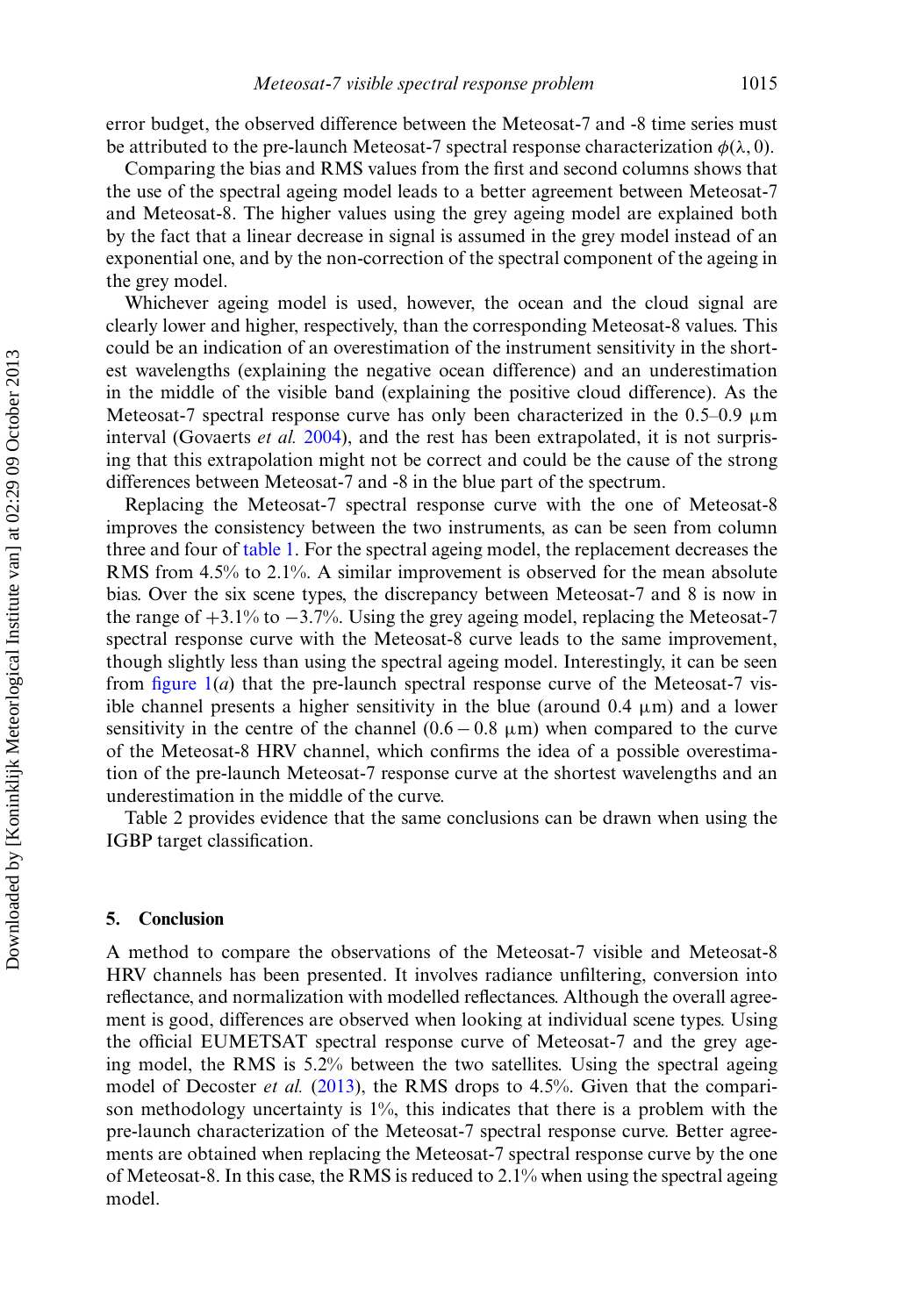For now, it is suggested to do this replacement for a better interpretation of the Meteosat-7 data record and to improve the consistency with Meteosat-8, when creating climate data records. There is, however, room for improvement. The Scanning Imaging Absorption Spectrometer for Atmospheric Chartography (Sciamachy) could be used as a reference source to correct the Meteosat-7 pre-launch spectral response curve. This way, it should be possible to check if the error in the pre-launch spectral response curve of Meteosat-7 only results from the extrapolation or if there is also a problem in the characterized  $0.5-0.9 \mu$ m region. It might also be necessary to apply a similar correction to Meteosat-5 and -6 as their current visible characterization relies on the Meteosat-7 spectral response as suggested by Govaerts [\(1999\)](#page-10-6), though it remains to be confirmed with dedicated sensitivity analyses.

## **Acknowledgements**

The authors would like to thank EUMETSAT for providing help with the research. This work was supported by the Climate Monitoring Satellite Application Facility (CM-SAF) of EUMETSAT.

#### **Note**

<span id="page-10-8"></span>1. For Meteosat-7 the calibration and offset coefficients are provided by EUMETSAT on their website, for Meteosat-8 they are found in the header of the images.

#### **References**

- <span id="page-10-2"></span>BA, M.B. and NICHOLSON, S.E., 1998, Analysis of convective activity and its relationship to the rainfall over the Rift Valley lakes of East Africa during 1983–90 using the Meteosat infrared channel. *Journal of Applied Meteorology*, **37**, pp. 1250–1264.
- <span id="page-10-5"></span>DECOSTER, I., CLERBAUX, N., BAUDREZ, E., DEWITTE, S., IPE, A., NEVENS, S., BLAZQUEZ, A.V. and CORNELIS, J., 2013, Modeling the aging effects of Meteosat-7 visible band. *Journal of Atmospheric and Oceanic Technology*, **30**, pp. 496–509.
- <span id="page-10-1"></span>DESBOIS, M., KAYIRANGA, T., GNAMIEN, B., GUESSOUS, S. and PICON, L., 1988, Characterization of some elements of the Sahelian climate and their interannual variations for July 1983, 1984 and 1985 from the analysis of METEOSAT ISCCP data. *Journal of Climate*, **1**, pp. 867–904.
- <span id="page-10-7"></span>DOELLING, D.R., NGUYEN, L. and MINNIS, P., 2004, On the use of deep convective clouds to calibrate AVHRR data. In *Proceedings of SPIE*, 5542, 13–17 September 2004, Maspalomas (Gran Canaria: SPIE Press).
- <span id="page-10-3"></span>DÜRR, B., ZELENKA, A., MÜLLER, R. and PHILIPONA, R., 2010, Verification of CM-SAF and MeteoSwiss satellite based retrievals of surface shortwave irradiance over the Alpine region. *International Journal of Remote Sensing*, **31**, pp. 4179–4198.
- <span id="page-10-0"></span>DUVEL, J.F. and KANDEL, R.S., 1985, Regional-scale diurnal variations of outgoing infrared radiation observed by METEOSAT. *Journal of climate and applied meteorology*, **24**, pp. 335–349.
- <span id="page-10-9"></span>EIDENSHINK, J.C. and FAUNDEEN, J.L., 1994, The 1 km AVHRR global land data set: first stages in implementation. *International Journal of Remote Sensing*, **15**, pp. 3443–3462.
- <span id="page-10-6"></span>GOVAERTS, Y.M., 1999, Correction of the Meteosat-5 and-6 radiometer solar channel spectral response with the Meteosat-7 sensor spectral characteristics. *International Journal of Remote Sensing*, **20**, pp. 3677–3682.
- <span id="page-10-4"></span>GOVAERTS, Y.M., ARRIAGA, A. and SCHMETZ, J., 2001, Operational vicarious calibration of the MSG/SEVIRI solar channels. *Advances in Space Research*, **28**, pp. 21–30.